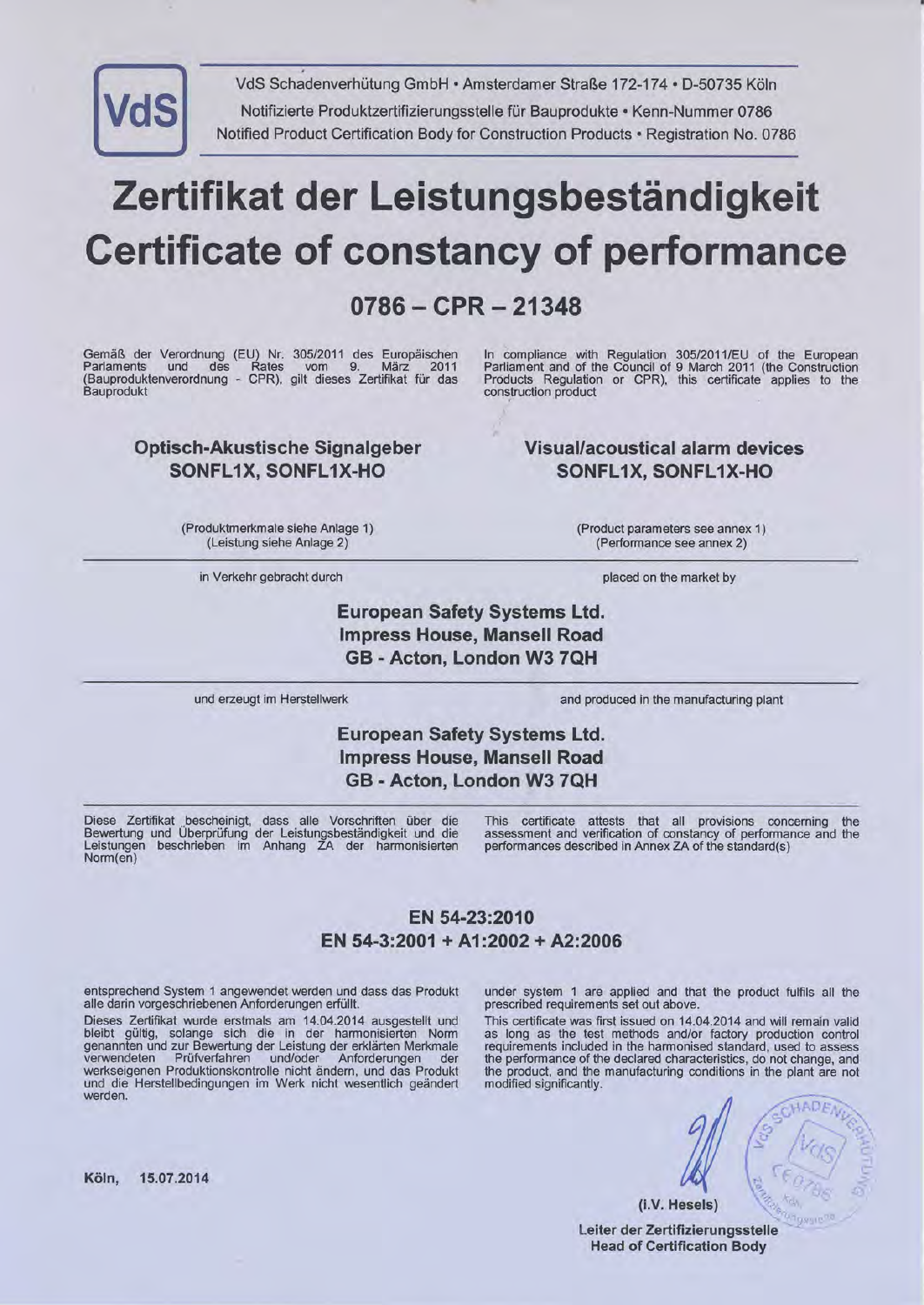

#### Anlage 1 (Seite 1/2) zu Zertifikat der Leistungsbeständigkeit Annex 1 (page 1/2) to Certificate of constancy of performance

#### $0786 - CPR - 21348$

15.07.2014

Produktmerkmale / Product parameters

Optisch-Akustischer Signalgeber

Verwendungszweck: in Brandmeldeanlagen

Ausführungen: SONFL1X, SONFL1X-HO

Akustischer Siqnalqeber: Sprachsignalgeber: Synchronisation: Umweltkategorie: Werkstoffklasse:

nein nein Typ B - Anwendung im Freien Klasse FV-2

Betriebsarten:

| Signalgeber | Ton Nr. | Tonart       | Frequenz                            |
|-------------|---------|--------------|-------------------------------------|
| SONFL1X,    |         | Wechselton   | 800 Hz / 1000 Hz @ 0.25 sec         |
| SONFL1X-HO  |         | Anschwellend | 500 Hz bis 1200 Hz @ 0.3 Hz 0.5 ser |
|             |         | Abschwellend | 1200 Hz bis 500 Hz @ 1 Hz           |
|             |         | Wechselton   | 544 Hz (100 ms) / 440 Hz (400 ms)   |
|             |         | Dauerton     | 1000 Hz                             |
|             | 9       | Dauerton     | 554 Hz                              |

Optischer Signalgeber: Entflammbarkeit von Werkstoffen: Umweltklasse Einstellungen des Betriebsverhaltens vor Ort Softwaregesteuerter optischer Signalgeber Signalisierungsbereich Synchronisation

Klasse V-2 Typ B - Anwendung im Freien nein ja w-2,4-4,8 ja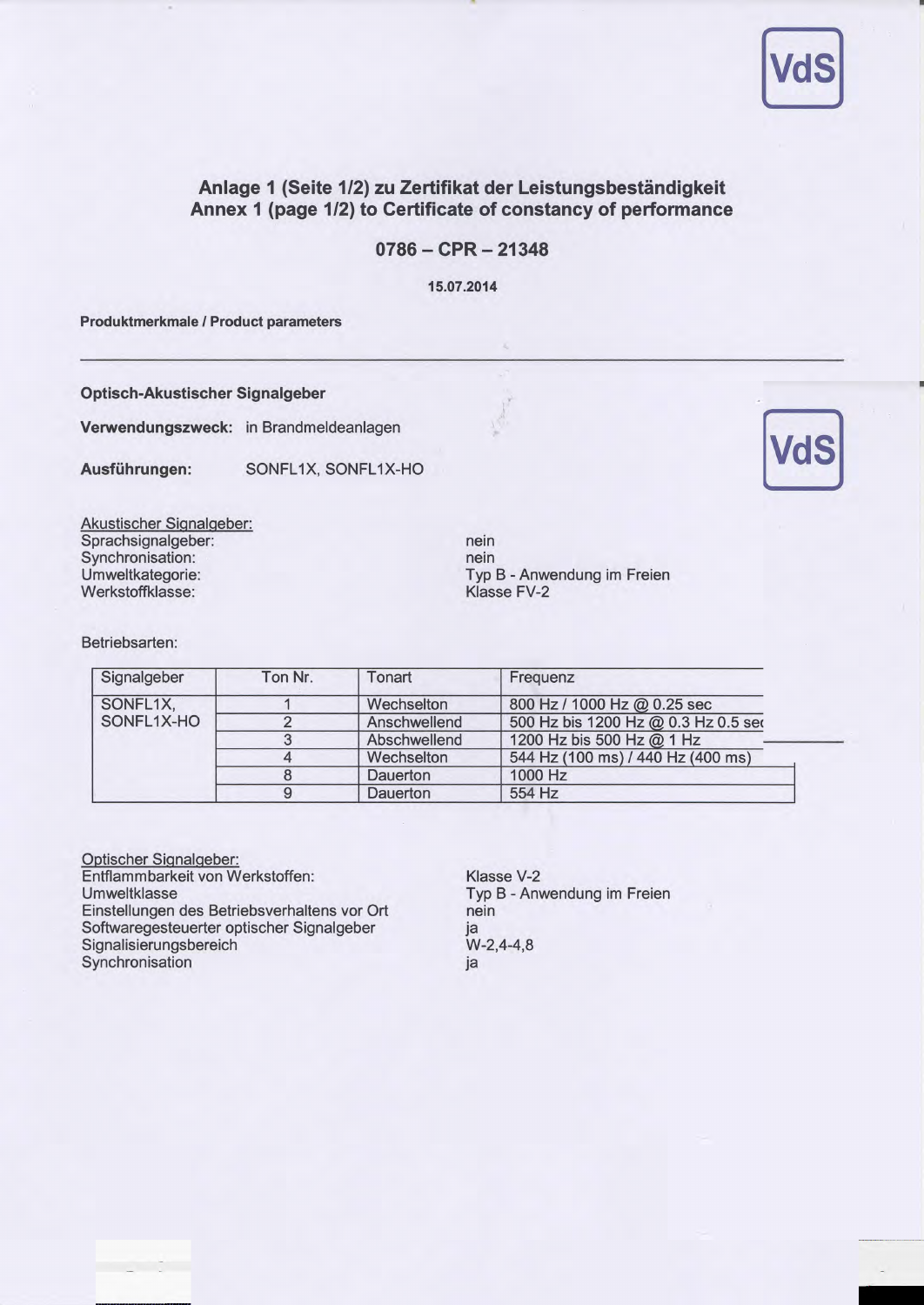

### Anlage 1 (Seite 2/2) zu Zertifikat der Leistungsbeständigkeit Annex 1 (page 2/2) to Certificate of constancy of performance

#### 0786-CPR-21348

15.07.2014

Produktmerkmale / Product parameters

Visual/Acoustical Alarm Device

lntended use: in fire detection and fire alarm systems

Realisation: SONFLIX, SONFLIX-HO

Sounder: Voice sounders: Synchronization: Environmental category: Materials:

no no Type B - outdoor use Class FV-2

Modes of operation:

| Sounder    | Tone No | Mode of operation | Frequency                          |
|------------|---------|-------------------|------------------------------------|
| SONFL1X,   |         | Alternating       | 800 Hz / 1000 Hz @ 0.25 sec        |
| SONFL1X-HO |         | Sweeping up       | 500 Hz to 1200 Hz @ 0.3 Hz 0.5 sec |
|            |         | Sweeping down     | 1200 Hz to 500 Hz @ 1 Hz           |
|            |         | Alternating       | 544 Hz (100 ms) / 440 Hz (400 ms)  |
|            |         | Continuous        | 1000 Hz                            |
|            |         | Continuous        | 554 Hz                             |

Visual alarm device: Flammability of materials: Environmental category On-site adjustments Software-controlled optical alarm device Range of signaling Synchronization

Class V-2 Type B - outdoor use no yes  $W-2, 4-4, 8$ yes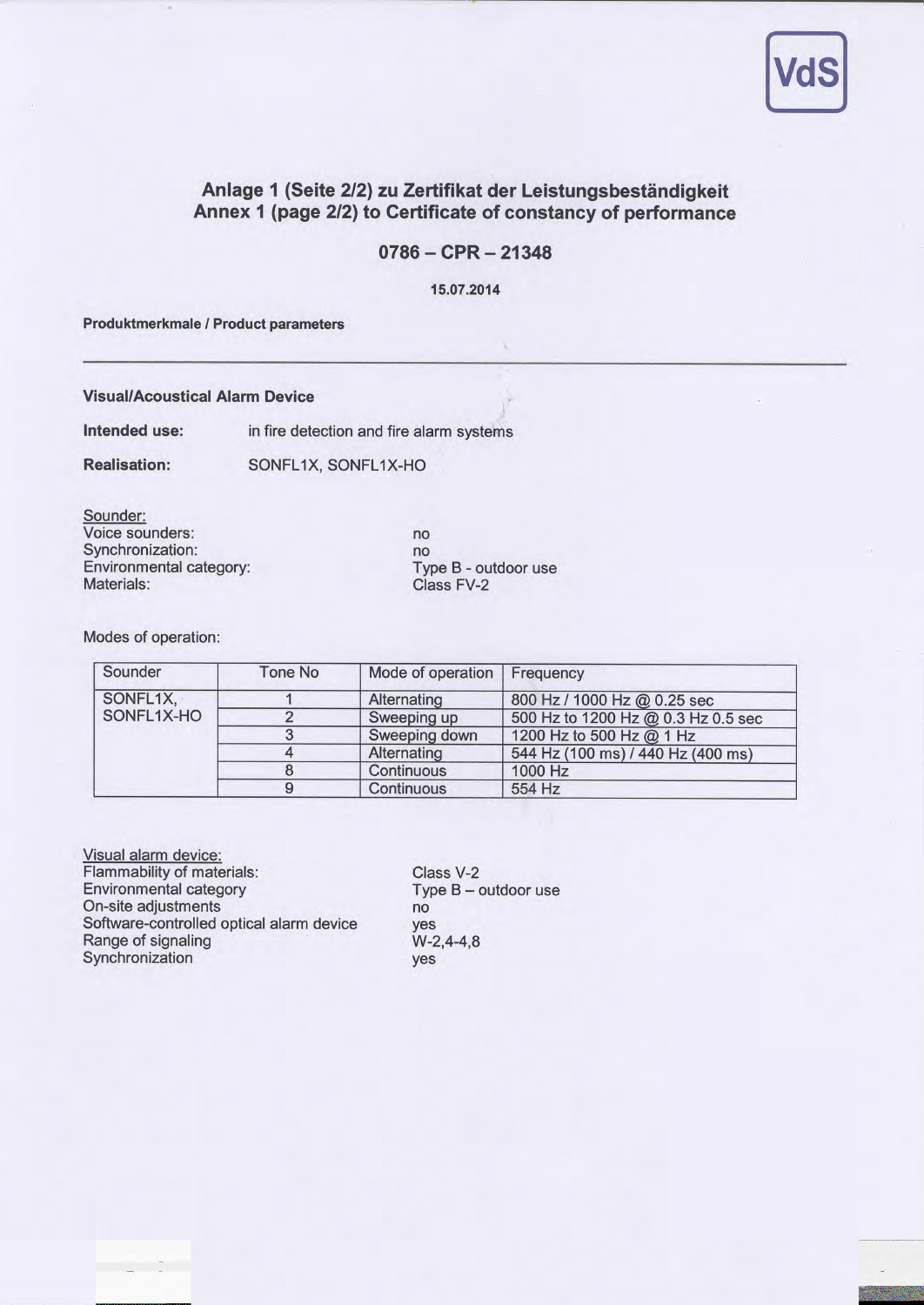

### Anlage 2 (Seite 1/4) zu Zertifikat der Leistungsbeständigkeit Annex 2 (page 1/4) to Certificate of constancy of performance

#### 0786-CPR-21348

15.07.2014

Leistungstabelle /Table of Performance

| Harmonisierte technische Spezifikation<br><b>Harmonised technical specification</b> |                                                                  |                                | EN 54-3:2001<br>$+ A1:2002$<br>$+ A2:2006$ |  |
|-------------------------------------------------------------------------------------|------------------------------------------------------------------|--------------------------------|--------------------------------------------|--|
| <b>Wesentliche Merkmale</b>                                                         | <b>Essential Characteristics</b>                                 | Leistung<br><b>Performance</b> | <b>Abschnitt</b><br><b>Clause</b>          |  |
| Leistungsfähigkeit im Brandfall                                                     | Performance parameters under<br>fire conditions                  |                                |                                            |  |
| - Schallpegel                                                                       | - Sound level                                                    | bestanden<br>pass              | 4.2                                        |  |
| - Frequenz und Schallform                                                           | - Frequencies and sound<br>pattern                               | bestanden<br>pass              | 4.3                                        |  |
| - Exemplarstreuung                                                                  | - Reproducibility                                                | bestanden<br>pass              | 5.2                                        |  |
| - Funktionsprüfung                                                                  | - Operational performance                                        | bestanden<br>pass              | 5.3                                        |  |
| - Sendefolgen für Töne und<br>Meldungen                                             | - Attention drawing signal and<br>message broadcast<br>sequences | <b>NPD</b><br><b>NPD</b>       | C.3.1                                      |  |
| - Synchronisation                                                                   | - Synchronisation                                                | <b>NPD</b><br><b>NPD</b>       | C.3.2                                      |  |
| - Leistung der ausgestrahlten<br>Meldung                                            | - Broadcast message<br>performance                               | <b>NPD</b><br><b>NPD</b>       | C.5.1                                      |  |
| - Achtungssignal/Pause/<br>Meldungsfolge-Zeitverhalten                              | - Attention drawing<br>signal/silence/message<br>sequence timing | <b>NPD</b><br><b>NPD</b>       | C.5.2                                      |  |
| - Prüfung der Synchronisation<br>von Meldungen                                      | - Message synchronisation<br>testing                             | <b>NPD</b><br><b>NPD</b>       | C.5.3                                      |  |
| Betriebszuverlässigkeit                                                             | Operational reliability                                          |                                |                                            |  |
| - Lebensdauer                                                                       | - Durability                                                     | bestanden<br>pass              | 4.4                                        |  |
| - Aufbau                                                                            | - Construction                                                   | bestanden<br>pass              | 4.5                                        |  |
| - Kennzeichnung und Daten                                                           | - Marking and data                                               | bestanden<br>pass              | 4.6                                        |  |
| - Lebensdauerprüfung                                                                | - Durability                                                     | bestanden<br>pass              | 5.                                         |  |
| - Allgemeine Prüfung                                                                | - General testing                                                | <b>NPD</b><br><b>NPD</b>       | C <sub>3.2</sub>                           |  |
|                                                                                     |                                                                  |                                | 5.1                                        |  |

 $5.2$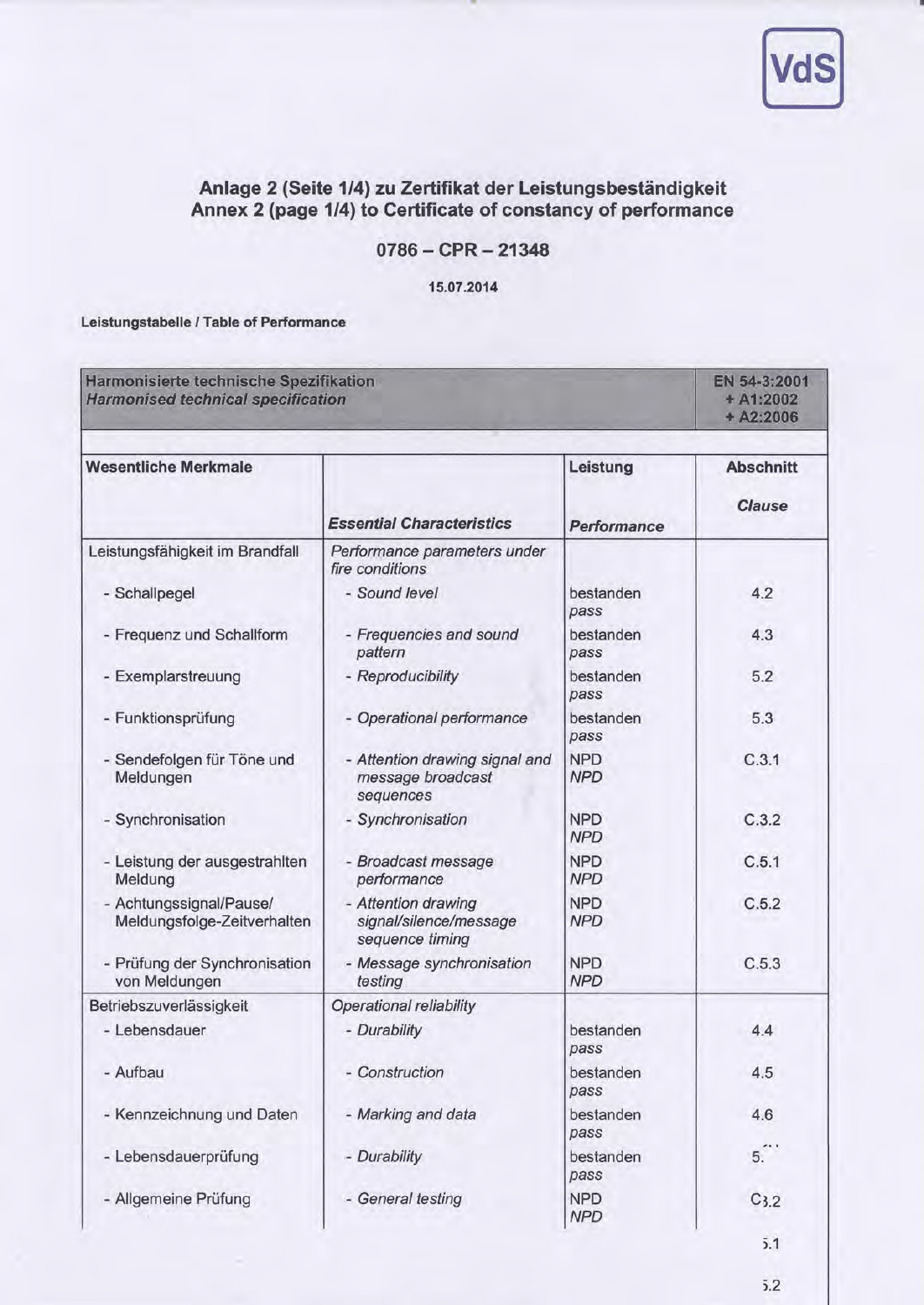

#### Anlage 2 (Seite 2/4) zu Zertifikat der Leistungsbeständigkeit Annex 2 (page 2/4) to Certificate of constancy of performance

#### $0786 - CPR - 21348$

1s.07.2014

#### Leistungstabelle /Table of Performance

| Dauerhaftigkeit der<br>Betriebszuverlässigkeit,<br>Temperaturbeständigkeit           | Durability of operational<br>reliability,<br>temperature resistance         |                   |                |
|--------------------------------------------------------------------------------------|-----------------------------------------------------------------------------|-------------------|----------------|
| - Trockene Wärme                                                                     | - Dry heat                                                                  | Typ B             |                |
| (in Betrieb)                                                                         | (operational)                                                               | Type B            |                |
| - Trockene Wärme                                                                     | - Dry heat                                                                  | Typ B             | 5.             |
| (Dauerprüfung)                                                                       | (endurance)                                                                 | Type B            |                |
| - Kälte                                                                              | - Cold                                                                      | Typ B             | 5.             |
| (in Betrieb)                                                                         | (operational)                                                               | Type B            |                |
| - Feuchte Wärme, zyklisch                                                            | - Damp heat, cyclic                                                         | Typ B             | 5.             |
| (in Betrieb)                                                                         | (operational)                                                               | Type B            |                |
| - Feuchte Wärme, konstant                                                            | - Damp heat, steady state                                                   | Typ B             | 5.             |
| (Dauerprüfung)                                                                       | (endurance)                                                                 | Type B            |                |
| Dauerhaftigkeit der<br>Betriebszuverlässigkeit,<br>Feuchtebeständigkeit              | Durability of operational<br>reliability,<br>humidity resistance            |                   |                |
| - Feuchte Wärme, zyklisch                                                            | - Damp heat, cyclic                                                         | Typ B             | 5.             |
| (in Betrieb)                                                                         | (operational)                                                               | Type B            |                |
| - Feuchte Wärme, konstant                                                            | - Damp heat, steady state                                                   | Typ B             | 5 <sub>z</sub> |
| (Dauerprüfung)                                                                       | (endurance)                                                                 | Type B            |                |
| - Feuchte Wärme, zyklisch                                                            | - Damp heat, cyclic                                                         | Typ B             | 5.10           |
| (Dauerprüfung)                                                                       | (endurance)                                                                 | Type B            |                |
| Dauerhaftigkeit der<br>Betriebszuverlässigkeit,<br>Korrosionsbeständigkeit           | Durability of operational<br>reliability, corrosion resistance              |                   |                |
| - Schwefeldioxid-(SO2-)                                                              | - Sulphur dioxide (SO2)                                                     | bestanden         | 5.11           |
| Korrosion (Dauerprüfung)                                                             | corrosion (endurance)                                                       | pass              |                |
| Dauerhaftigkeit der<br>Betriebszuverlässigkeit, Schock-<br>und Schwingungsfestigkeit | Durability of operational<br>reliability,<br>shock and vibration resistance |                   |                |
| - Stoß                                                                               | - Shock                                                                     | bestanden         | 5.12           |
| (in Betrieb)                                                                         | (operational)                                                               | pass              |                |
| - Schlag                                                                             | - Impact                                                                    | bestanden         | 5.13           |
| (in Betrieb)                                                                         | (operational)                                                               | pass              |                |
| - Schwingungen, sinusförmig                                                          | - Vibration, sinusoidal                                                     | bestanden         | 5.14           |
| (in Betrieb)                                                                         | (operational)                                                               | pass              |                |
| - Schwingungen, sinusförmig                                                          | - Vibration, sinusoidal                                                     | bestanden         | 5.15           |
| (Dauerprüfung)                                                                       | (endurance)                                                                 | pass              |                |
| Dauerhaftigkeit der<br>Betriebszuverlässigkeit,<br>Elektrische Stabilität            | Durability of operational<br>reliability,<br>electrical stability           |                   |                |
| - Elektromagnetische<br>Verträglichkeit (EMV),<br>Störfestigkeit (in Betrieb)        | - Electromagnetic compatibility<br>(EMC), immunity<br>(operational)         | bestanden<br>pass | 5.16           |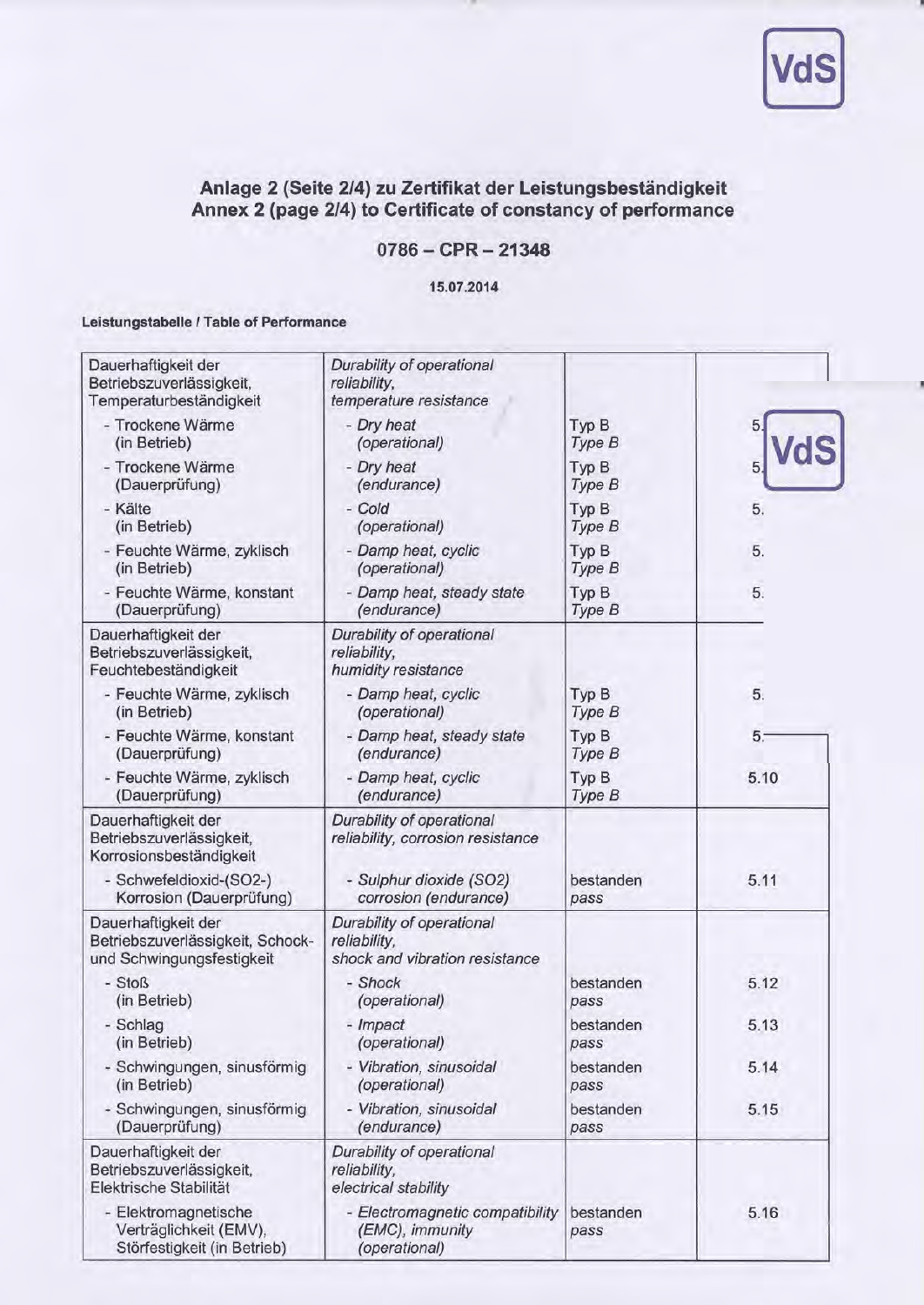

## Anlage 2 (Seite 3/4) zu Zertifikat der Leistungsbeständigkeit Annex 2 (page 3/4) to Certificate of constancy of performance

#### 0786-CPR-21348

15.07.2014

#### Leistungstabelle /Table of Performance

| Dauerhaftigkeit der<br>Betriebszuverlässigkeit,<br>Beständigkeit gegen Eindringen<br>- Schutz durch Gehäuse | Durability of operational<br>reliability,<br>resistance to ingress<br>- Enclosure protection | Typ B  | 5.17 |
|-------------------------------------------------------------------------------------------------------------|----------------------------------------------------------------------------------------------|--------|------|
|                                                                                                             |                                                                                              | Type B |      |

#### Harmonisierte technische Spezifikation **Harmonised technical specification**

EN 54-23:2010

| <b>Wesentliche Merkmale</b>                       | <b>Essential Characteristics</b>                  | Leistung<br>Performance | <b>Abschnitt</b><br><b>Clause</b> |
|---------------------------------------------------|---------------------------------------------------|-------------------------|-----------------------------------|
| Betriebszuverlässigkeit                           | Operational reliability                           |                         |                                   |
| - Funktionsdauer                                  | - Duration of operation                           | bestanden<br>pass       | 4.2.1                             |
| - Vorkehrungen für Außenleiter                    | - Provision for external<br>conductors            | bestanden<br>pass       | 4.2.2                             |
| - Entflammbarkeit von<br>Werkstoffen              | - Flammability of materials                       | bestanden<br>pass       | 4.2.3                             |
| - Schutz durch Gehäuse                            | - Enclosure protection                            | Typ B<br>Type B         | 4.2.4                             |
| - Zugang                                          | - Access                                          | bestanden<br>pass       | 4.2.5                             |
| - Herstellereinstellungen                         | - Manufacturer's adjustments                      | bestanden<br>pass       | 4.2.6                             |
| - Einstellungen des<br>Betriebsverhaltens vor Ort | - On-site adjustment of<br>behaviour              | bestanden<br>pass       | 4.2.7                             |
| - Anforderungen an<br>softwaregesteuerte Geräte   | - Requirements for software<br>controlled devices | bestanden<br>pass       | 4.2.8                             |
| Leistungsfähigkeit im Brandfall                   | Performance parameters under<br>fire conditions   |                         |                                   |
| - Signalisierungsbereich                          | - Coverage volume                                 | bestanden<br>pass       | 4.3.1                             |
| - Veränderung der<br>Lichtabstrahlung             | - Variation of light output                       | bestanden<br>pass       | 4.3.2                             |
| - Kleinste und größte effektive<br>Lichtstärke    | - Minimum and maximum light<br>intensity          | bestanden<br>pass       | 4.3.3                             |
| - Lichtfarbe                                      | - Light colour                                    | bestanden<br>pass       | 4.3.4                             |
|                                                   |                                                   |                         | 2.5                               |

 $2.6$